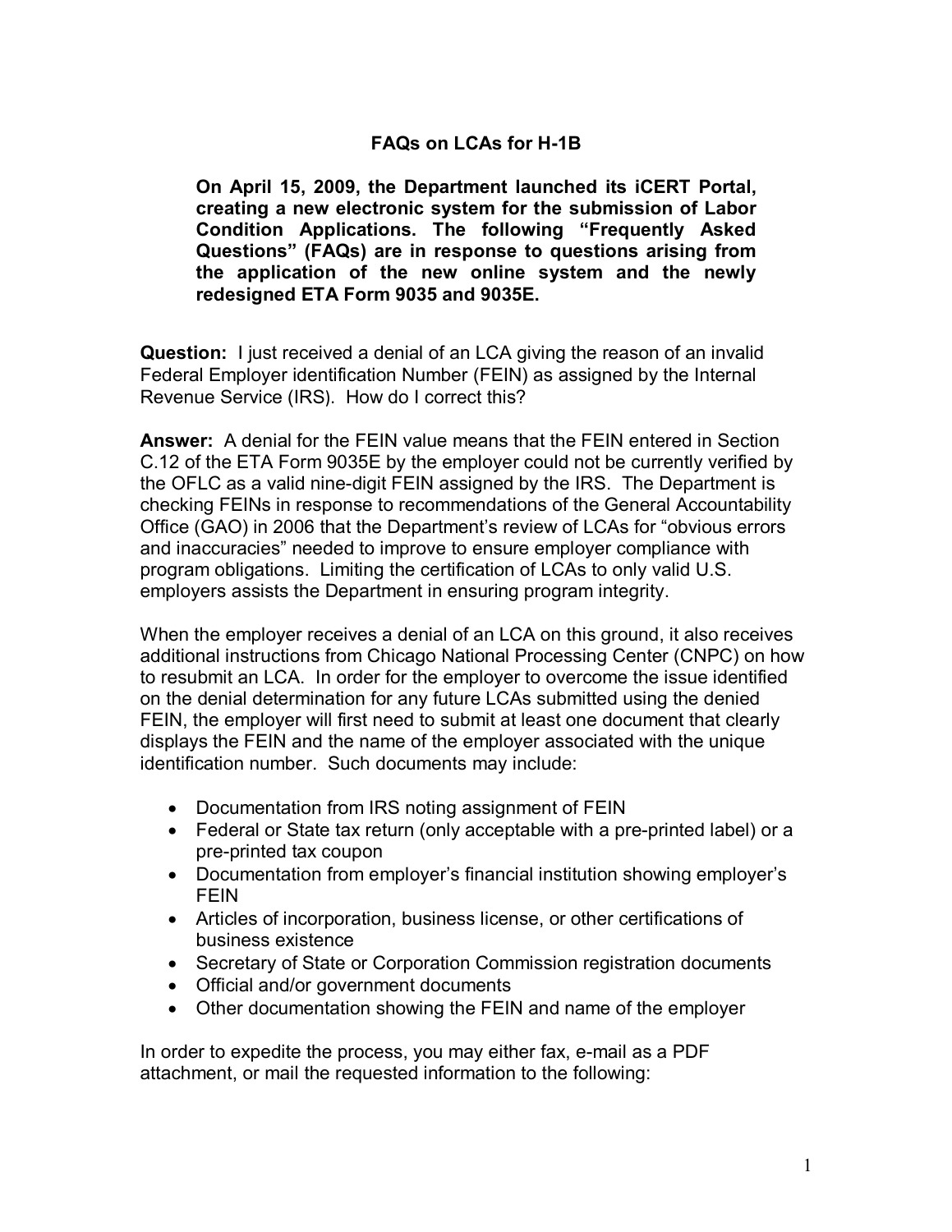FAX: (312) 886-1688. On the cover page of the fax, please write "LCA Business" Verification Team - Proof of Valid FEIN", or

E-MAIL: *[LCA.Chicago@dol.gov.](mailto:LCA.Chicago@dol.gov)* In the Subject Line, please write "LCA Business Verification Team - Proof of Valid FEIN", or

MAIL: Attn: LCA Business Verification Team - Proof of Valid FEIN U.S. Department of Labor Employment and Training Administration Office of Foreign Labor Certification 844 N. Rush Street, 12th floor Chicago, IL 60611

The employer will be notified via e-mail after the requested information has been reviewed. Only then should the employer submit a new LCA.

**Question:** I am filing on behalf of a new company, created through a recent merger. How do I get the information to DOL to avoid a denial?

**Answer:** The employer who is a "new" company (created through a merger, acquisition, sale, etc.) may submit the documentation described above to establish its new FEIN. It may then file an LCA.

**Question:** I filed an application for an LCA and it was denied based on an invalid FEIN, but in the past I received an approved PERM labor certification using the same FEIN. Will this continue to happen?

**Answer:** No. All prior FEIN verifications completed during the PERM employer existence verification process are now incorporated into the iCERT database, New FEIN verifications from the PERM system are inserted into the iCERT system on a daily basis, although it is advised that employers seeking to use a newly verified FEIN from a filed PERM application in connection with an LCA wait at least 2 days prior to filing the LCA to ensure the information has been coordinated between databases.

**Question:** What contact information should I enter in Section D (Employer Point of Contact Information) of the LCA Form ETA9035 & 9035E?

**Answer:** The employer must enter the contact information of the employee who is authorized to act on the behalf of the employer. This cannot be an agent or attorney, unless the agent or attorney is a direct employee of the employer.

**Question:** How do I enter a prevailing wage survey on the new Labor Condition Application, ETA Form 9035 & 9035E (2009 version )?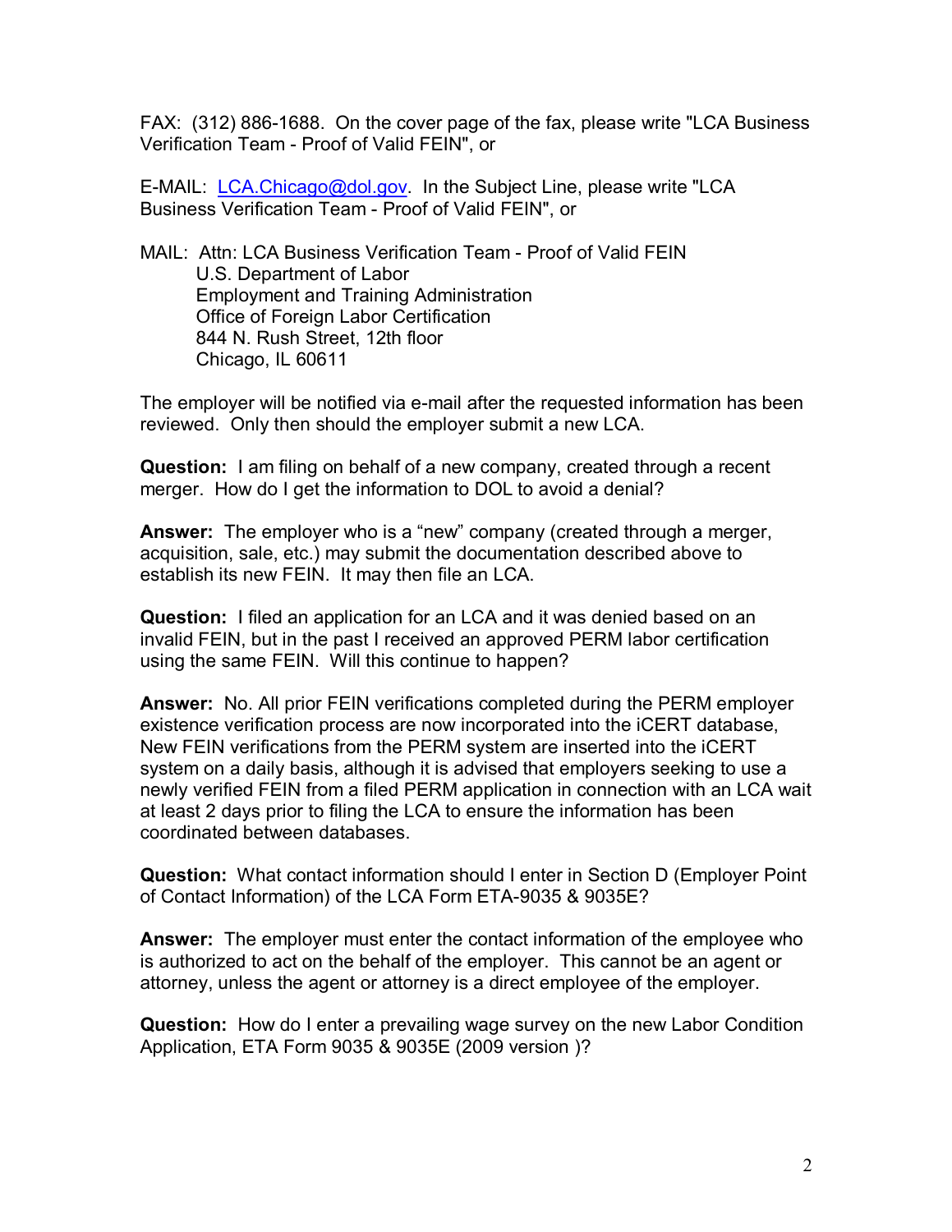**Answer**: The prevailing wage survey should be entered in Section G.11.b of the Labor Condition Application (LCA) with the survey company name and the **complete title of the survey** as it appears on the front cover of the survey. The field (Section G.11.b) holds up to 50 characters including spaces and punctuation marks. If the **complete survey title** does not fit in the field, type the full name of the survey until there is no space remaining. Do not abbreviate a survey company name or title of the survey. If the year is included in the survey title, do not include the date in Section G.11.b. Please enter the year in Section G.11.a.

**Example:** A survey by Watson Wyatt called the Survey Report on Top Management Compensation, May 29, 2009 should appear in Section G.11.a and b as follows:

| 11. Prevailing wage source (Choose only one) * |                                                            |                                                                                                                     |  |     |    |            |        |       |  |       |  |
|------------------------------------------------|------------------------------------------------------------|---------------------------------------------------------------------------------------------------------------------|--|-----|----|------------|--------|-------|--|-------|--|
|                                                | □.                                                         | <b>OES</b>                                                                                                          |  | CBA | O. | <b>DBA</b> | $\Box$ | - SCA |  | Other |  |
| 11a. Year source published *                   |                                                            | 11b. If "OES" and SWA did not issue prevailing wage OR "Other" in question 11,<br>specify source $\boldsymbol{\xi}$ |  |     |    |            |        |       |  |       |  |
| May 29, 2009                                   | Watson Wyatt: Survey Report on Top Management Compensation |                                                                                                                     |  |     |    |            |        |       |  |       |  |

For additional information about prevailing wage survey entries, please refer to the ETA Form 9035CP- General Instructions for the 9035 & 9035E, Appendix II: Sample of Acceptable Wage Survey Sources. For additional information about the criteria for acceptable prevailing wage surveys, please refer to the May 9, 2005 ETA Prevailing Wage Guidance.

**Question:** How do I withdraw a certified labor condition application (ETA 9035/9035E) after receiving certification from the Department of Labor through the iCERT Portal?

**Answer:** An employer who received a certified LCA filed through the iCERT Portal may withdraw a certified labor condition application (LCA) electronically through the iCERT Portal, via e-mail or written notice.

A certified labor condition application (LCA) may be withdrawn at any time, provided the employee benefiting from the LCA is not currently working for the employer and the Administrator has not commenced an investigation. If an investigation has commenced, the LCA will remain pending until the investigation is complete.

To withdraw a certified LCA using the iCERT Portal, a Master account holder (Attorney/Employer) or Associate account holder (a subaccount user granted permission by the Master account holder) must login to the iCERT Portal, select the certified LCA he or she wishes to withdraw and click the withdraw button. The user is required to select a withdrawal reason from a dropdown list and enter a case note explaining the reason for withdrawal. The system will ask the user to